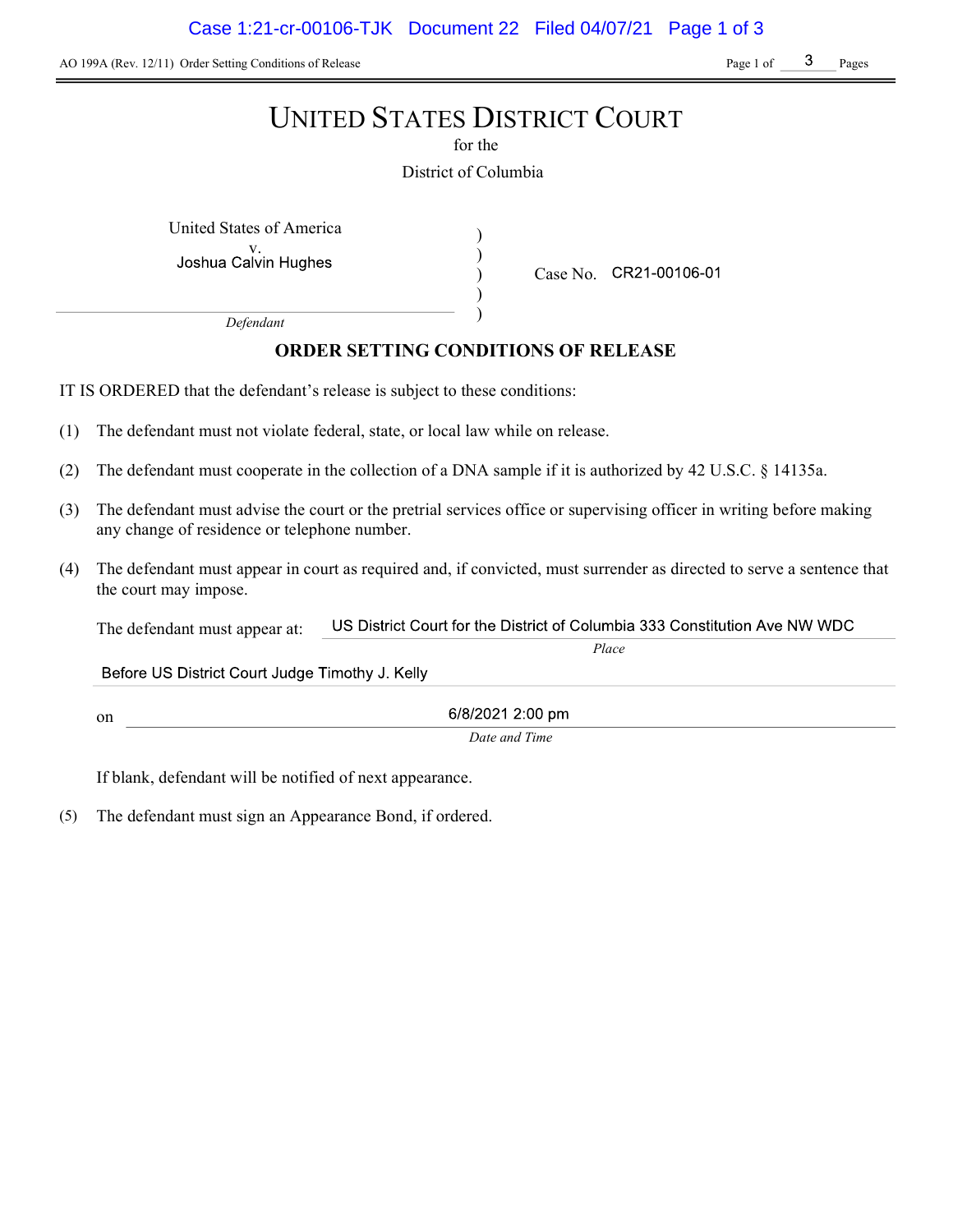AO 199B (Rev. 12/11) Additional Conditions of Release Page 2 of 3 Pages

ADDITIONAL CONDITIONS OF RELEASE IT IS FURTHER ORDERED that the defendant's release is subject to the conditions marked below: (6) The defendant is placed in the custody of: Person or organization Address (only if above is an organization) City and state Tel. No. who agrees to (a) supervise the defendant, (b) use every effort to assure the defendant's appearance at all court proceedings, and (c) notify the court immediately if the defendant violates a condition of release or is no longer in the custodian's custody. Signed: Custodian Date  $(\times)$  (7) The defendant must:  $(X)$  (a) submit to supervision by and report for supervision to the Courtesy Supervision in District of Montana, telephone number  $(202)$  442-1000, no later than (b) continue or actively seek employment. ( ) (c) continue or start an education program. ( ) (d) surrender any passport to: ( ) (e) not obtain a passport or other international travel document.  $(\times)$  (f) abide by the following restrictions on personal association, residence, or travel: Defendant to remain in Montana. Any travel outside of the District of Montana must be approved by the Court ( ) (g) avoid all contact, directly or indirectly, with any person who is or may be a victim or witness in the investigation or prosecution, including: ( ) (h) get medical or psychiatric treatment: (i) return to custody each at o'clock after being released at o'clock for employment, schooling, or the following purposes: ( ) (j) maintain residence at a halfway house or community corrections center, as the pretrial services office or supervising officer considers necessary.  $(X)$  (k) not possess a firearm, destructive device, or other weapon. (1) not use alcohol  $($  ) at all  $($  ) excessively. ( ) (m) not use or unlawfully possess a narcotic drug or other controlled substances defined in 21 U.S.C. § 802, unless prescribed by a licensed medical practitioner.  $(X)$  (n) submit to testing for a prohibited substance if required by the pretrial services office or supervising officer. Testing may be used with random frequency and may include urine testing, the wearing of a sweat patch, a remote alcohol testing system, and/or any form of prohibited substance screening or testing. The defendant must not obstruct, attempt to obstruct, or tamper with the efficiency and accuracy of prohibited substance screening or testing. ( ) (o) participate in a program of inpatient or outpatient substance abuse therapy and counseling if directed by the pretrial services office or supervising officer.  $(X)$  (p) participate in one of the following location restriction programs and comply with its requirements as directed. ( ) (i) Curfew. You are restricted to your residence every day ( ) from  $\qquad \qquad$  to , or ( ) as directed by the pretrial services office or supervising officer; or  $(\times)$  (ii) Home Detention. You are restricted to your residence at all times except for employment; education; religious services; medical, substance abuse, or mental health treatment; attorney visits; court appearances; court-ordered obligations; or other activities approved in advance by the pretrial services office or supervising officer; or ( ) (iii) Home Incarceration. You are restricted to 24-hour-a-day lock-down at your residence except for medical necessities and court appearances or other activities specifically approved by the court.  $(X)$  (q) submit to location monitoring as directed by the pretrial services office or supervising officer and comply with all of the program requirements and instructions provided.  $(\times)$  You must pay all or part of the cost of the program based on your ability to pay as determined by the pretrial services office or supervising officer.

( ) (r) report as soon as possible, to the pretrial services office or supervising officer, every contact with law enforcement personnel, including arrests, questioning, or traffic stops.

 $(x)$  (s) Comply with Courtesy Supervision in the District of Montana. Report to the District of Montana as directed by PSA in the District of Montana. The defendant will be monitored by Radio Frequency Electronic Monitoring.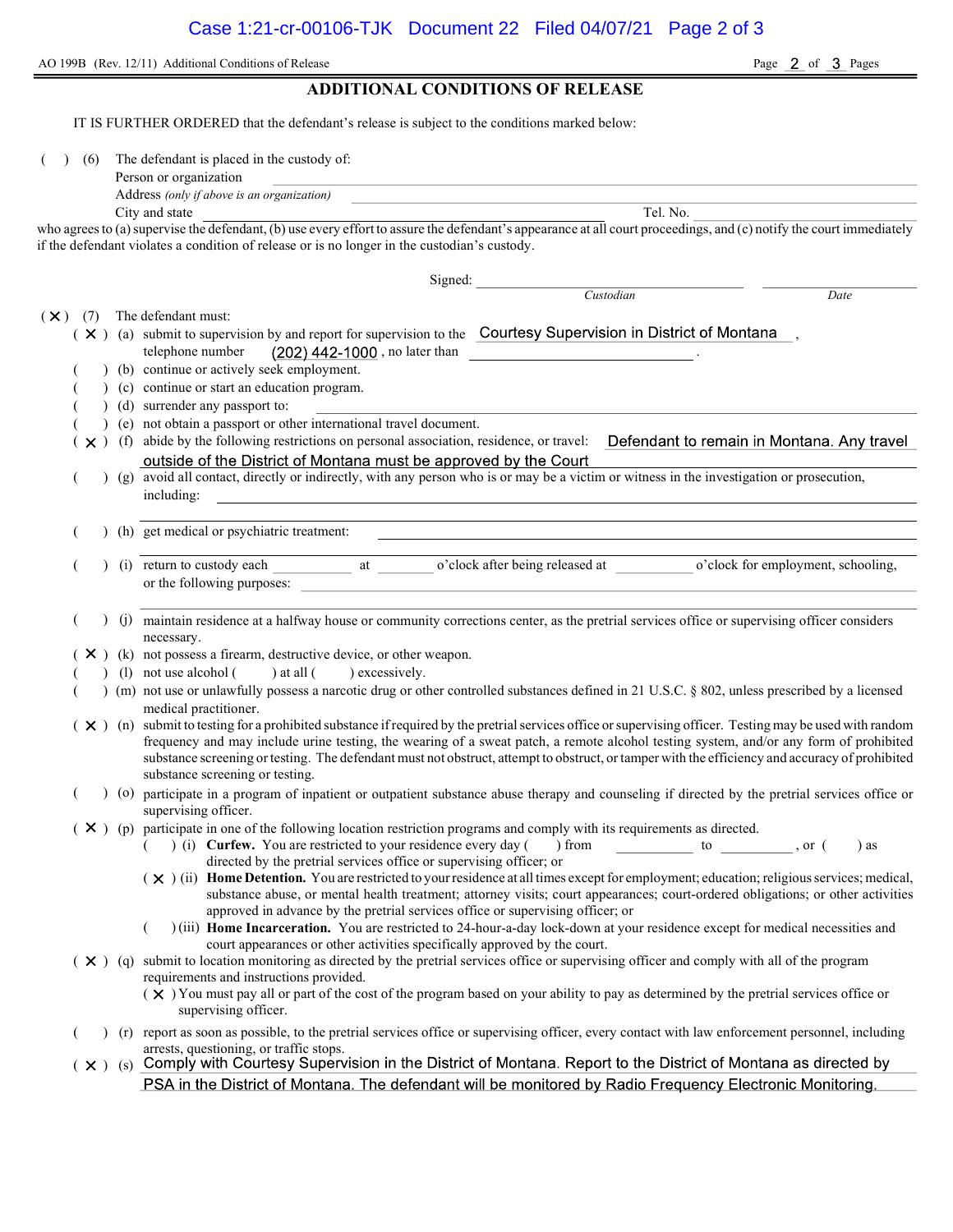### ADVICE OF PENALTIES AND SANCTIONS

### TO THE DEFENDANT:

#### YOU ARE ADVISED OF THE FOLLOWING PENALTIES AND SANCTIONS:

Violating any of the foregoing conditions of release may result in the immediate issuance of a warrant for your arrest, a revocation of your release, an order of detention, a forfeiture of any bond, and a prosecution for contempt of court and could result in imprisonment, a fine, or both.

While on release, if you commit a federal felony offense the punishment is an additional prison term of not more than ten years and for a federal misdemeanor offense the punishment is an additional prison term of not more than one year. This sentence will be consecutive (i.e., in addition to) to any other sentence you receive.

It is a crime punishable by up to ten years in prison, and a \$250,000 fine, or both, to: obstruct a criminal investigation; tamper with a witness, victim, or informant; retaliate or attempt to retaliate against a witness, victim, or informant; or intimidate or attempt to intimidate a witness, victim, juror, informant, or officer of the court. The penalties for tampering, retaliation, or intimidation are significantly more serious if they involve a killing or attempted killing.

If, after release, you knowingly fail to appear as the conditions of release require, or to surrender to serve a sentence,

- you may be prosecuted for failing to appear or surrender and additional punishment may be imposed. If you are convicted of: (1) an offense punishable by death, life imprisonment, or imprisonment for a term of fifteen years or more – you will be fined
	- not more than \$250,000 or imprisoned for not more than 10 years, or both;
	- (2) an offense punishable by imprisonment for a term of five years or more, but less than fifteen years you will be fined not more than \$250,000 or imprisoned for not more than five years, or both;
	- (3) any other felony you will be fined not more than \$250,000 or imprisoned not more than two years, or both;
	- (4) a misdemeanor you will be fined not more than \$100,000 or imprisoned not more than one year, or both.

A term of imprisonment imposed for failure to appear or surrender will be consecutive to any other sentence you receive. In addition, a failure to appear or surrender may result in the forfeiture of any bond posted.

### Acknowledgment of the Defendant

I acknowledge that I am the defendant in this case and that I am aware of the conditions of release. I promise to obey all conditions of release, to appear as directed, and surrender to serve any sentence imposed. I am aware of the penalties and sanctions set forth above.

Acknowledged on the Record

Defendant's Signature

Washington, DC

City and State

#### Directions to the United States Marshal

 $($   $J)$  The defendant is ORDERED released after processing.

) The United States marshal is ORDERED to keep the defendant in custody until notified by the clerk or judge that the defendant has posted bond and/or complied with all other conditions for release. If still in custody, the defendant must be produced before the appropriate judge at the time and place specified.

4/7/2021 Date:

Judicial Officer's Signature

Timothy J. Kelly, United States District Judge

Printed name and title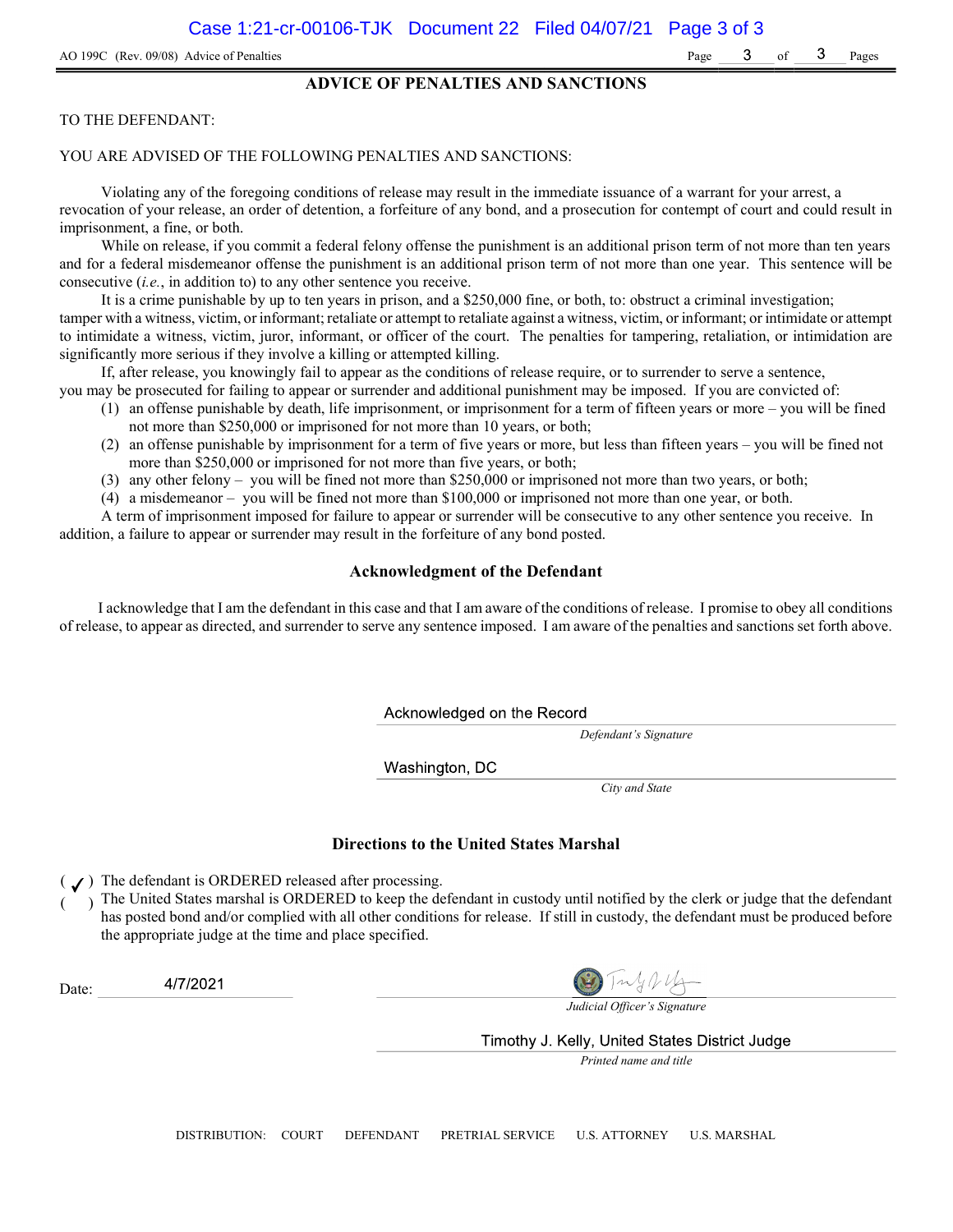Case 1:21-cr-00106-TJK Document 22-1 Filed 04/07/21 Page 1 of 2

AO 98 (Rev. 12/11) Appearance Bond

# UNITED STATES DISTRICT COURT

for the

) ) ) )

District of Columbia

United States of America (1996)

V.<br>JOSHUA CALVIN HUGHES

Defendant

Case No. 21-CR-106-1 (TJK)

## APPEARANCE BOND

### Defendant's Agreement

I, JOSHUA CALVIN HUGHES *(defendant)*, agree to follow every order of this court, or any court that considers this case, and I further agree that this bond may be forfeited if I fail:

- $(X)$  to appear for court proceedings;<br> $(X)$  if convicted, to surrender to serv
- if convicted, to surrender to serve a sentence that the court may impose; or
- $(X)$  to comply with all conditions set forth in the Order Setting Conditions of Release.

# Type of Bond

 $(X)$  (1) This is a personal recognizance bond.

(2) This is an unsecured bond of \$

 $($   $)$  (3) This is a secured bond of \$, secured by:

 $($  ) (a)  $\$  , in cash deposited with the court.

( ) (b) the agreement of the defendant and each surety to forfeit the following cash or other property (describe the cash or other property, including claims on it  $-$  such as a lien, mortgage, or loan  $-$  and attach proof of ownership and value):

If this bond is secured by real property, documents to protect the secured interest may be filed of record.

 $($  )  $(c)$  a bail bond with a solvent surety *(attach a copy of the bail bond, or describe it and identify the surety)*:

### Forfeiture or Release of the Bond

Forfeiture of the Bond. This appearance bond may be forfeited if the defendant does not comply with the above agreement. The court may immediately order the amount of the bond surrendered to the United States, including the security for the bond, if the defendant does not comply with the agreement. At the request of the United States, the court may order a judgment of forfeiture against the defendant and each surety for the entire amount of the bond, including interest and costs.